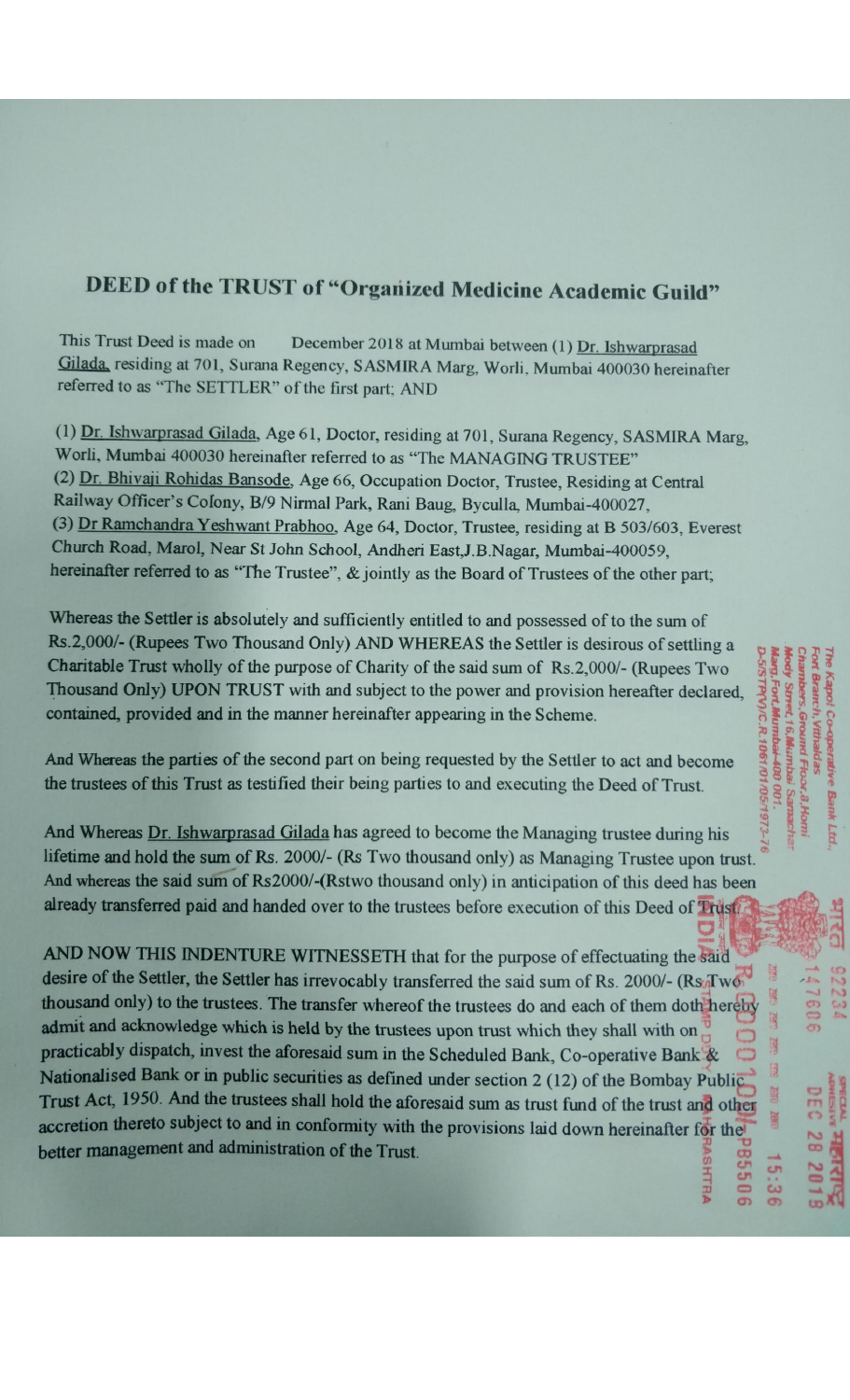**1. NAME:** The name of the organization is the **Organized Medicine Academic Guild (**Hereafter referred to as "**Organized Medicine (OM)**")

## **PREAMBLE:**

1.1. The improvement and achievement of optimal individual health is dependent on high standards and levels of health care policies, organizations, teaching, training and research

1.2. The benefit of organization and knowledge exchange between Association's of different specialities of modern medicine, government and non- government organisations concerned with health, medical care and related disciplines is pivotal to improving health.

1.3. The association's of different specialities of modern medicine, government and nongovernment organisations concerned with health, medical care and related disciplines constitute themselves as the **Organized Medicine Academic Guild.** 

## **Registered Office / Secretariat:**

C/o Unison Medicare & Research Centre Pvt. Ltd., Maharukh Mansion, Alibhai Premji Marg, Grant Road (E), Mumbai - 400007

# **2. Property of the Trust:**

The properties of the trust shall consist of all the immoveable and movable properties and shall be maintained in a separate "A" and "B" Registers. All these properties and new accretion thereto acquisition and donations received therafter shall be call the "TRUST PROPERTIES".

## **2.1. Vesting the Trust Property:**

The Trust property shall vest in the Trustee for the time being under this Scheme and shall be administered & managed by them subject to and in conformity with the provisions of this Deed.

## **3. DEFINITIONS:**

**Chair:** The person who is responsible for conducting the business of a meeting. The term embraces the terms "chair" and "chairperson" when used in a similar context.

**Founders:** The founding body of the **Organized Medicine (OM)** unless specifically and clearly used in the Bylaws to refer to another organization.

**Governing Council (GC):** The Governing Body of the **Organized Medicine (OM)** and comprising of the Founders and Full members.

**Executive Committee:** The Executive Committee of the **Organized Medicine (OM)**  established in accordance with the requirements of the Bylaws of Organized Medicine (OM) to carry out day to day business on behalf of the GC.

**Ex-officio Member**: A member by virtue of his or her office and shall not have voting rights unless otherwise specified in the Bylaws and Regulations.

**Member/Membership:** When these terms, all spelled in lower case, are included in the body of the Bylaws, they include all categories of membership of the **Organized Medicine (OM)** or any of the constituent organizations of the **Organized Medicine (OM).**

**Member Organization:** A professional organization which is a Full Member or Associate Member of the **Organized Medicine (OM).**

**Members present (in person):** Defines those "present" at a meeting. This term includes those physically attending the meeting, and those who hold a legitimate and certified proxy for another organization or individual.

**Regulations**: The Regulations of Executive as appended to the Bylaws of **Organized Medicine (OM)** at the time of adoption of the Bylaws and any additions or amendments subsequently made in accordance with the Bylaws.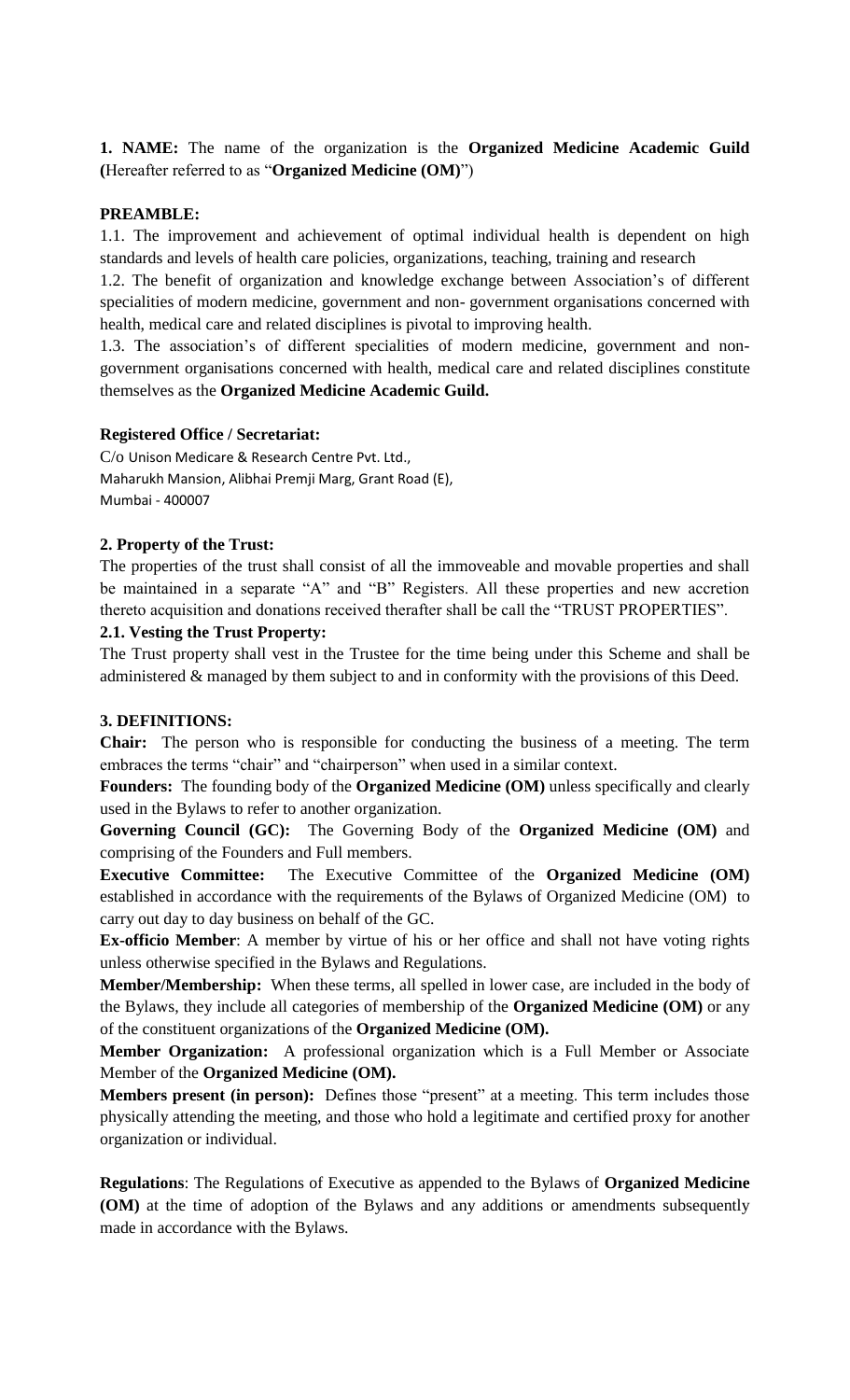**Term of Office:** The duration of time that an individual holds a position of responsibility.

**Terms of Reference**: A list of duties, responsibilities and tasks to be achieved by an individual or individuals or by any committee or working party established by **The Organized Medicine (OM)** undertaking an assigned task for **the Trust.**

## **4. Governance:**

The affairs of **Organized Medicine (OM)** shall be governed in accordance to these Bylaws.

## **5 Mission:**

The Mission of **Organized Medicine (OM)** is to improve the quality of healthcare through defining and promoting it and by fostering high standards of care in general modern medicine as a key component of high quality health care.

#### **6. Objectives:**

The objectives of Organized Medicine (OM) shall be to:

- 6.1. To promote academic and scientific activities in the field of Modern Medicine in India
- 6.2 To encourage research in the fields of Policy and Practices
- 6.3 To promote development of quality healthcare services in various hospitals across India
- 6.4 To organize Interdisciplinary continuing medical education and training program, meetings and conferences in health policies and team based clinical care in different parts of India.
- 6.5 To train faculty in Policy Development, Leadership and Public Health based patient care so that they can teach other health care workers across India.
- 6.6 To develop policy protocols for common diseases, and publish guidelines, journals, monographs and text books aimed at upgrading knowledge and skill for advancing safe patient care and quality academics.
- 6.7 To promote a forum for the exchange of ideas and information among various Organizations in Professional Medicine in India.

6.8 To generate funds to carry out the objectives of OM.

#### **7. Membership (Eligibility and Classification)**

**7.1. Full Member**: National Associations of modern medicine.

**7.2. Associate Member**: National Associations of modern medicine whose missions and objectives are consistent with those of **Organized Medicine (OM)** and not eligible or do not seek full Membership and of which the majority of the constituent voting members are recognized health professions.

**7.3. Direct Individual Members:** Individual persons who have been representatives of full member associations and who support the Mission of **Organized Medicine (OM)** and who desire affiliation.

**7.4 Academic Members** : Academic Departments/ Non-governmental organisations which are actively involved in teaching and research of modern medicine and support the Mission of **Organized Medicine (OM)** and desire affiliation with **Organized Medicine (OM)**.

**7.5 Pro Tem Member Organizations:** A national organization, body or other corporate entity whose missions and objectives are consistent with **Organized Medicine (OM),** where the Governing Council considers the body appropriate to hold a special category of membership.

Membership eligibility of Pro Tem Member Organizations is to be reviewed at Annual Summit meting of Organized Medicine (OM) .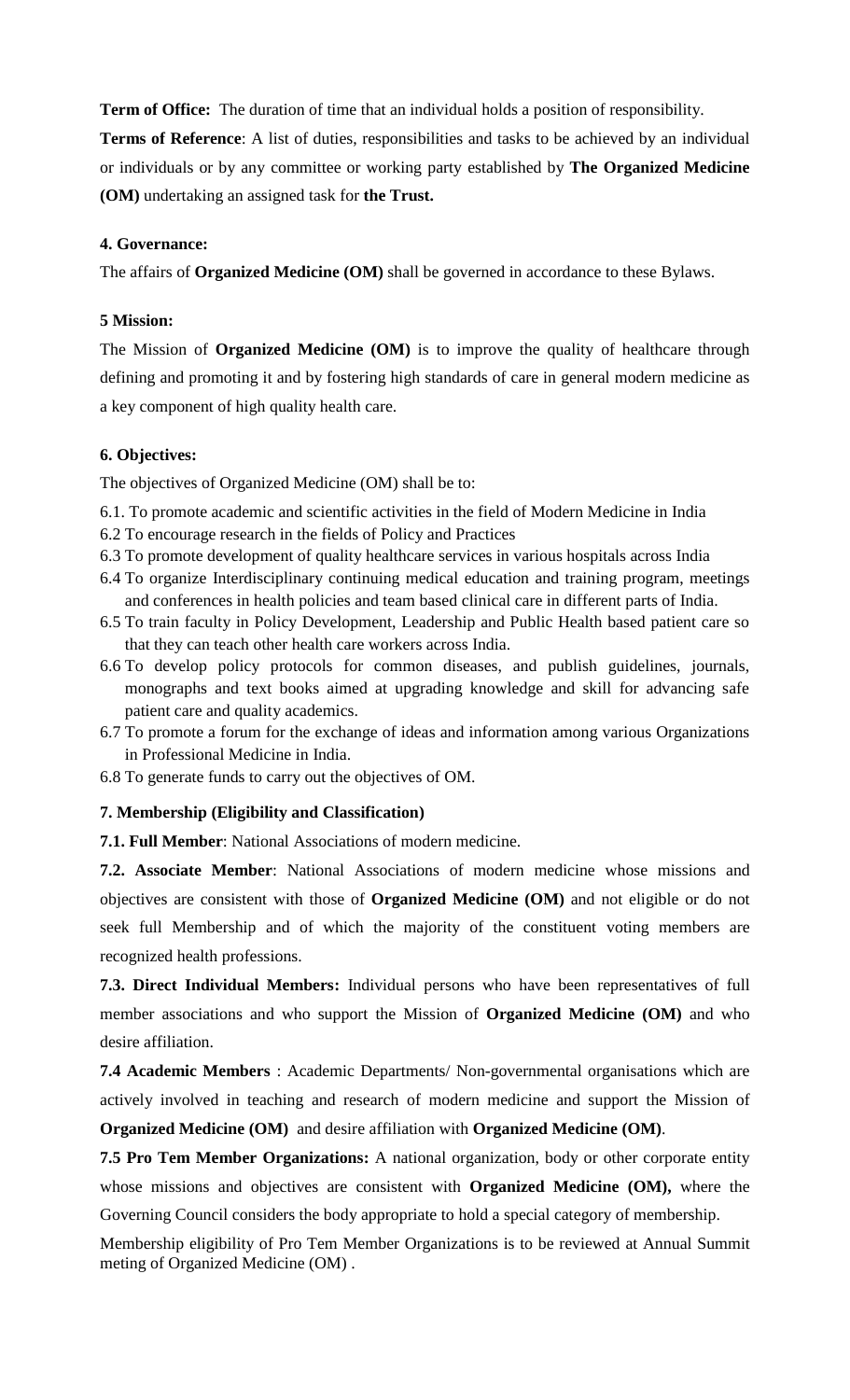#### **8. Application:**

Applications for membership shall be made in accordance with the policies appropriate for the relevant membership category.

#### **9. Termination of Membership:**

Membership in **Organized Medicine (OM)** shall terminate upon the occurrence of any of the following:

9.1. Resignation.

9.2. Failure to maintain membership requirements in accordance with the Regulations.

9.3 Default in the payment of dues to **Organized Medicine (OM)**. When an application for Membership or Associate Membership is made by an association which has ceased to be a member subsequent to this article, such application will be deemed to be not eligible until such time as all previously unpaid dues have been received. The Governing Council, if it considers, that the dues were unpaid for reasons which were extenuating, may declare the application to be eligible in respect of this clause, by waiving the outstanding unpaid dues.

9.4 Revocation of Membership by the Council. Any Member Association of Organized Medicine (OM) may file a written complaint against another Member Association alleging that that Associations policy is no longer in accord with the Guild. Such complaint must be filed with the Secretary General of **Organized Medicine (OM)** and must state the conduct or policy complained of with reasonable particularity, and must be signed by the secretary and president of the Member Association filing the complaint.

Upon receipt of the said complaint, the Secretary General shall cause a copy to be submitted by registered mail to a Complaints Committee of three persons appointed by the Executive Committee who will review the complaint within six weeks of receipt of the complaint from the Secretary General to rule on the complaint. In the event that the complaint is deemed to have no merit, the Complaints Committee shall recommend to the Secretary General to reject the complaint giving valid reasons for doing so. If the complaint is deemed to have merit, the General Secretary of Organized Medicine (OM) shall request the General Secretary of the offending Member Organization to request an explanation and reply to the complaint within six weeks. The Executive Committee may take any appropriate action within six months of such recommendation. Such action may be in the form of a warning, suspension or expulsion. At the meeting which considers the complaint both the complainant and the respondent shall be given reasonable opportunity to be heard. The complaint shall be considered by Executive and after due consideration of the complaint any decision by **The GC** regarding the complaint shall be by a two-thirds (2/3) majority of **the GC**.

## **10. Organizations in Collaborative Relations 10.1Eligibility**

International organizations whose missions and objectives are consistent with those of **Organized Medicine (OM)** and who are not eligible for, or who do not seek Full or Associate Membership.

## **10.2 Application**

Applications for Collaborative Relations shall be made in accordance with the relevant policies.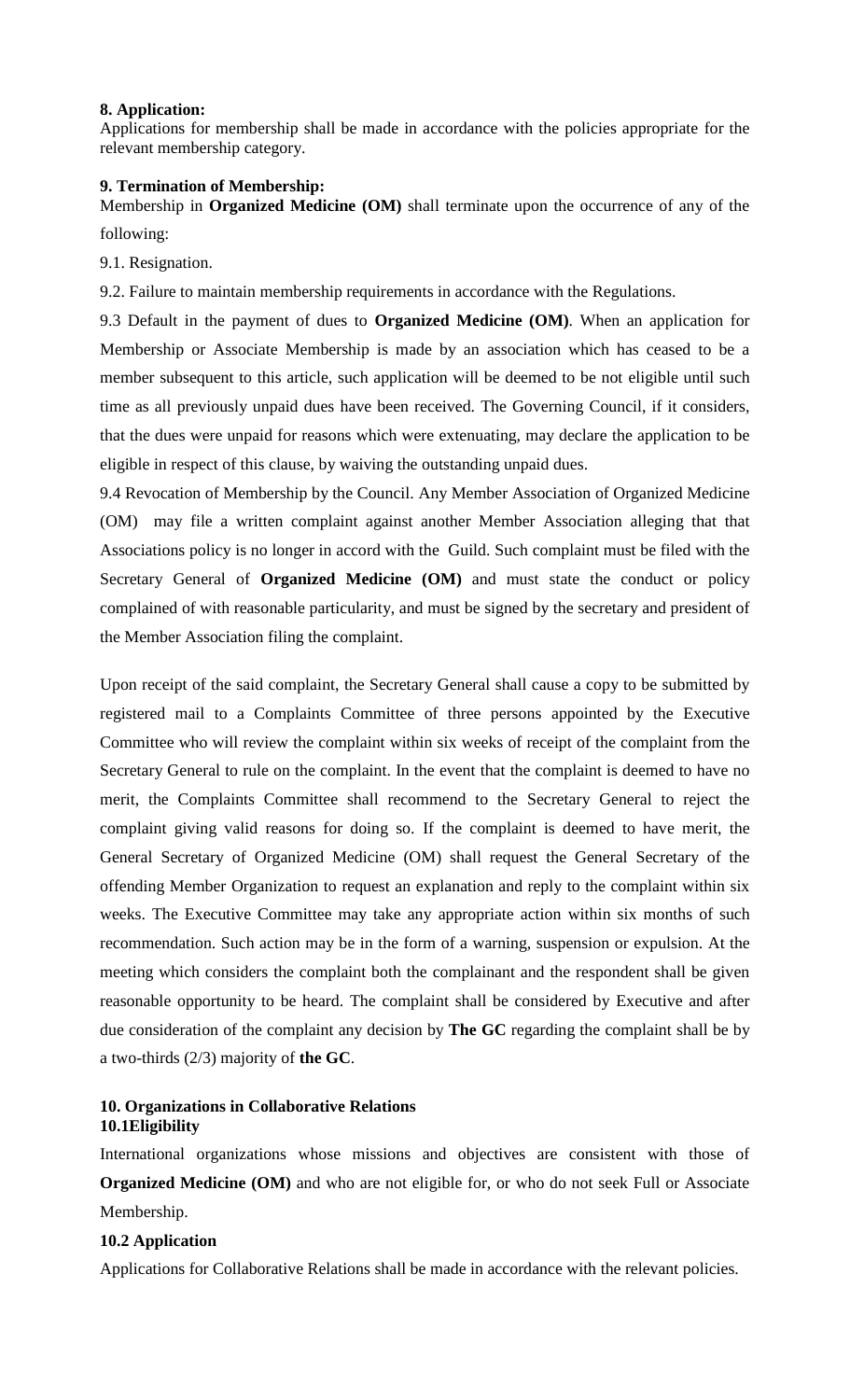## **10.3 Review of Relations**

Organizations in Collaborative Relations may be reviewed by **Organized Medicine (OM)** on the recommendation of Executive Committee.

# **11. HONOURS AND AWARDS**

The GC may constitute such awards as it seems fit from time to time. The policies for the award of any awards shall be clearly documented by the Executive and ratified by the GC by majority.

# **12. Dues (Subscriptions) and Fund Raising**

**12.1Annual Dues of Member Organizations:** Each Member Organization, including Full and Associate and Pro Tem Member Organizations, shall be required to pay annual dues which shall be recommended by Executive Committee, prescribed by GC at each of its Summit Meetings, and collected in accordance with the Regulations.

(Membership fee suggested at Present:

Associations with members less than  $5000 = \text{Rs. } 25,000/\text{year}$ 

Associations with members between  $5001$  to  $10,000 = \text{Rs. } 50,000/\text{year}$ 

Associations with members between  $10,000$  to  $15000 = \text{Rs. } 75,000/\text{year}$ 

Associations with members more than  $15000 = Rs. 100,000/year$ 

Special assessments may be levied by an affirmative vote by two-thirds (2/3) of Organized Medicine (OM).

# **12.2 Dues of Direct Individual Members**

Each Direct Individual Member shall be required to pay dues which shall be recommended by Executive Committee, prescribed by the GC and collected in accordance with the Regulations.

(Rs 10,000 for 10 years at present)

# **12.3 Annual Dues of Academic Members**

Each Academic Member shall be required to pay annual dues which shall be recommended by the Executive Committee, prescribed by the GC and collected in accordance with the Regulations.

# **13. Raising of Funds/ Finances/Maintaining Bank Account:**

In furtherance of the Mission and Objectives of **Organized Medicine (OM)**as contained in the article, The **Organized Medicine (OM)** may raise or acquire funds by way of commercial activities, levies, requests, donations, grants, bequests, legacies or in any other manner permitted by law. The OM will open the Trust Savings Account at any Nationalised/ Scheduled Bank as permitted by the Bombay Public trust Act 1950. Such bank account(s) and any term-deposit, investment accounts, Funds etc. will be jointly operated by the Secretary General and one of the two the Chairman or the Treasurer.

# **14. Meetings:**

14.1 The Governing Council will ordinarily meet at least twice in a year. The official conference of the **Organized Medicine (OM)** will be the Annual Summit which will be held every year on the sidelines of the National Conferences of Constituent Associations at any of the Indian City/Town; which shall include a meeting of GC. There may be an **Organized Medicine (OM)**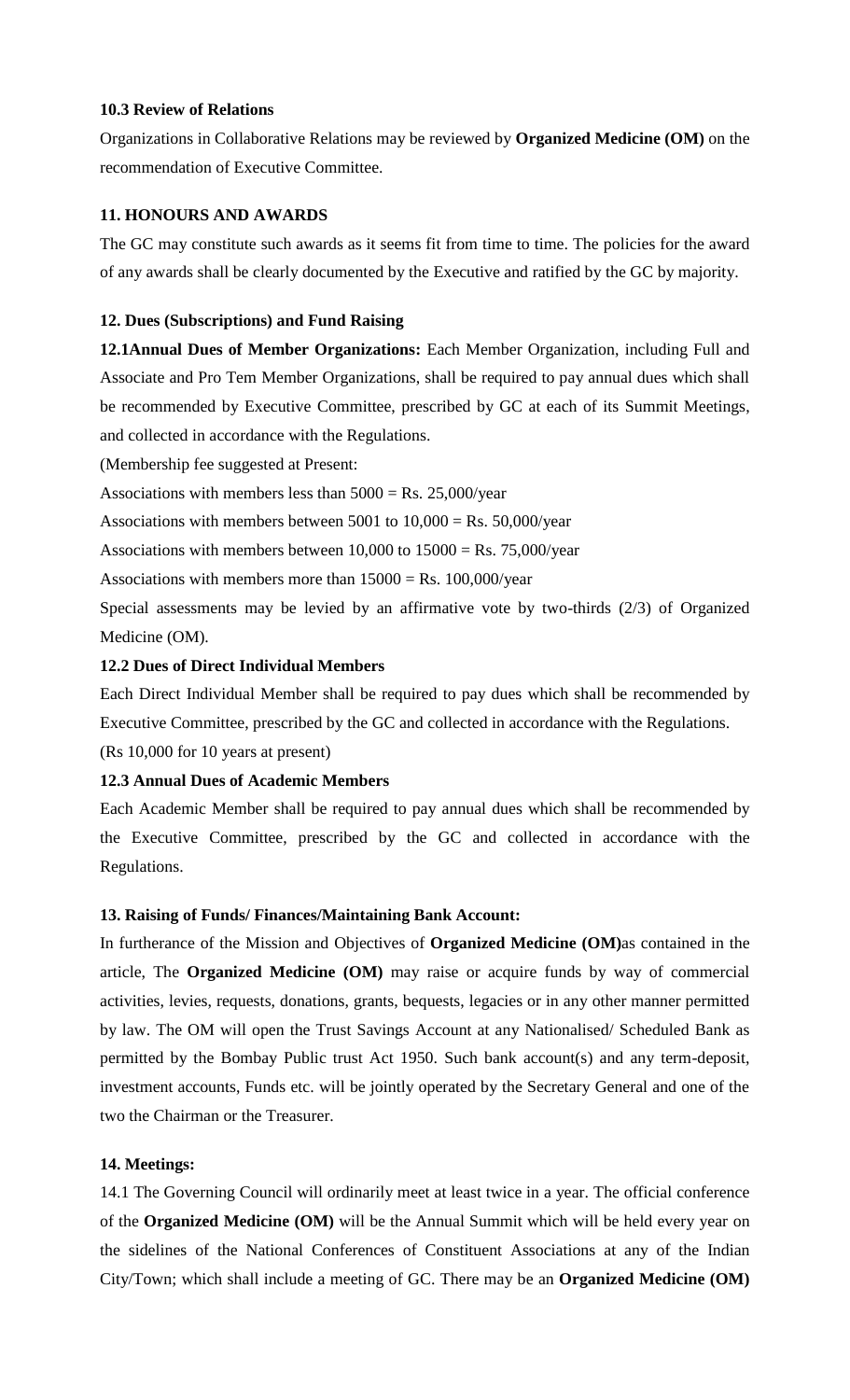Mid-Year Summit at Delhi, or any such place as decided by the Trust. Any of the Full Members of Organized Medicine (OM) can bid for hosting the Summit at least two years in advance. The bidding will be done during Annual Summit. The decision of the Governing Council regarding awarding the Summit will be final. Legislative Summit shall include a meeting of Governing Council and other members of the **Organized Medicine (OM)**. This two day affair will include a scientific conference.

14.2 The purpose of an Annual General Meeting shall be:

- a. To receive, consider and pass the Accounts of the **Organized Medicine (OM)** and the Report of the Governing Council which shall be submitted at the meeting.
- b. To review the work and to discuss the policy of the **Organized Medicine (OM)**.
- c. To transact any other business or matter which any member of **Organized Medicine (OM)** may wish to place before the meeting. No Member shall however be entitled to move any resolution in respect of such business or matter unless a copy of the proposed resolution signed by him has been sent to the Central Office of Organized Medicine (OM) 60 Days before the date of the meeting.

14.3 Extraordinary Meetings of the Governing Council may be called by the President with the concurrence of the Executive Committee, or upon the written request of not less than forty percent 40% of the current membership of Council, provided that written notice of such a meeting is given to members of Council not less than 30 days thereto.

14.4 Proceedings of the meetings: The President shall preside at every meeting of Governing Council or if the Chairman is not able to be present, the Secretary General will preside over the meeting. If neither of them is available, the Treasurer is to be the Chairman of the meeting. But such Chairman shall not have the right to nominate any member to act as a Chairman in his absence or otherwise at subsequent meetings. The Chairman of the Meeting may, with the consent of a majority of members present, adjourn any meeting from time to time and from place to place, but no business shall be transacted at any adjourned meeting, other than the business left unfinished at the meeting from which the adjournment took place. At any meeting, a quorum shall be fifty per cent of Members of Governing Council. If within half an hour from the time appointed for the holding of any meeting, a quorum is not present, the meeting shall stand adjourned for 30 minutes. It shall be reconvened after 30 minutes and the members present at that time will constitute quorum for conducting the meeting.

**15. General Powers and Responsibilities:** The control and administration of **Organized Medicine (OM)** shall be vested in its Executive Body by the GC. The supervision of the work of Organized Medicine (OM) and management of its affairs shall be entrusted to the Governing Council.

**16. Governing Council:** The Governing Council will be constituted by leaders who founded Organized Medicine (OM) and one Full member of **Organized Medicine (OM)** for that year. The Hosting Professional Body of **Organized Medicine (OM)** will be the Operating Body for the coming year. That Team will be led by the Leader of the Hosting Professional Body who can appoint members of his leadership team from his Professional Society to Organize the Annual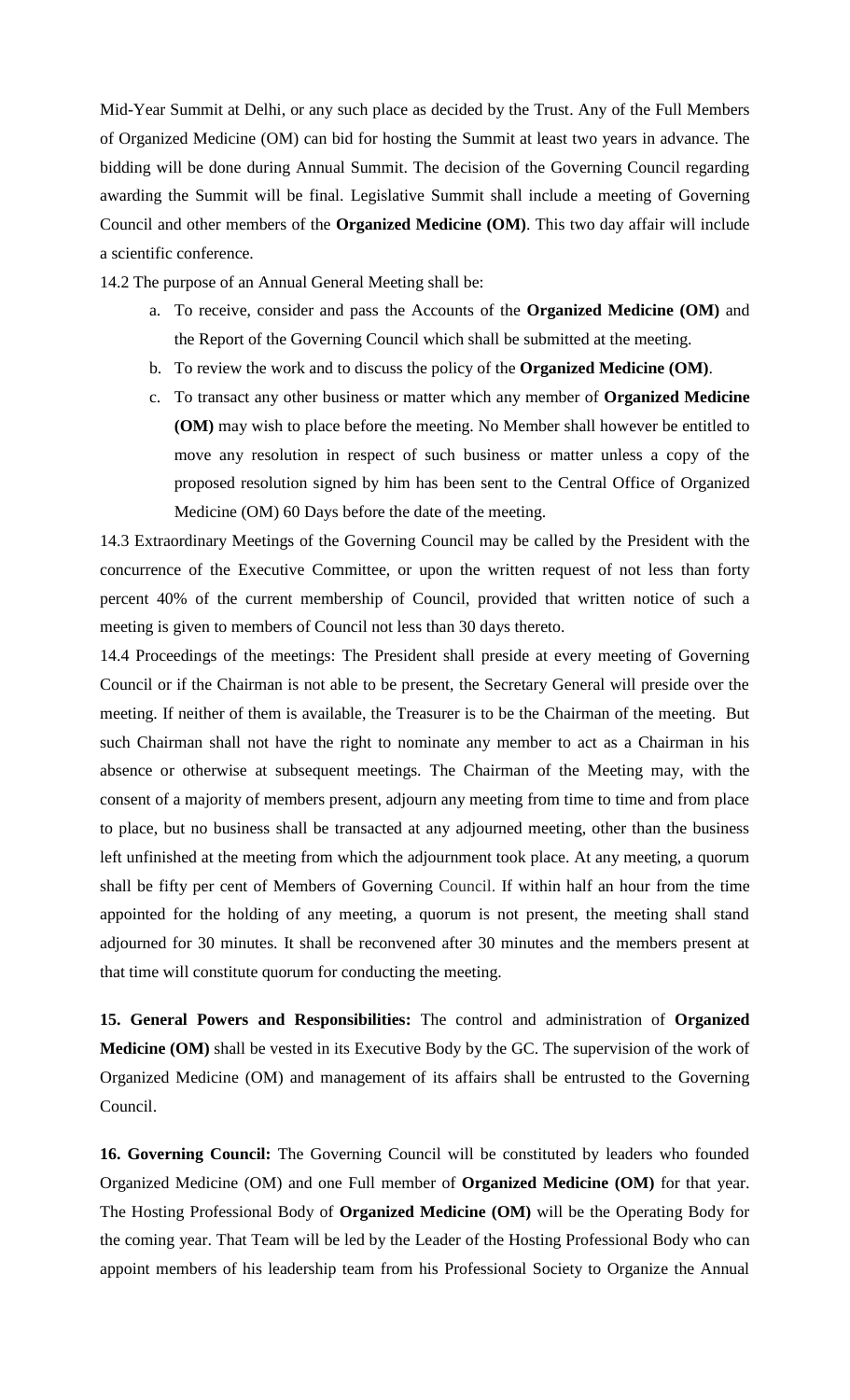Summit. The GC will be responsible for conducting the Annual Mid-Term Summit in Delhi or other place. Others Members (Not Full members) can serve on various Committees of Guild and will serve to the pleasure of their Leader / President or similar title who represents their Organization on **Organized Medicine (OM)**.

Composition of the Executive Committee:

- 1. Scientific chair (from the Founder members only)
- 2. President
- 3. Immediate Past President (until the conclusion of one calendar year from the meeting when they commenced office as Immediate Past President)
- 4. President Elect
- 5. Secretary General
- 6. Joint Secretary
- 7. Public Relations Secretary
- 8. Treasurer
- 9. Four Members of the executive from different associations.

The Officers of the executive shall be elected from among bonafide voting members of **Organized Medicine (OM)** by the Governing Council. All members of the Council shall have one vote each to elect the Executive Committee.

The Secretary General shall be the chief executive officer of the Council. He shall carry out the activities in the coming year and organise the meetings. The SG will select his own meeting team to co-ordinate the activity of the Summit meeting and will nominate his Joint Secretary. The SG will also carry out the decisions of the Governing Council. He shall prepare the agenda for all the meetings of the Committees in consultation with the Scientific Chairman. He shall also be responsible for maintenance of the minute's book at the Secretariat. He shall have the custody of all registers and papers related to Organized Medicine (OM) including accounts books at the Secretariat. In an emergency matter, the Honorary Secretary General shall take suitable action in consultation with the Scientific Chairman and shall report the same at the next meeting of the Governing Council. He may keep with him a sum as decided by the Governing Council from time to time as impress amount to meet any contingent expenditure.

**Treasurer** shall maintain an account of money received and spent. He shall also deal with all financial matters with members of central office, chapters/branches in the country and outside the country and other similar organizations to which **Organized Medicine (OM)** is affiliated. All accounts books of the **Organized Medicine (OM)** shall be in the custody of the Treasurer who shall provide the same to the auditors as and when required. He shall present a statement of income and expenditure at every meeting of the Governing Council and shall also be responsible for presenting the audited statement of accounts at every annual general body meeting. He may keep with him a sum as decided by the Governing Council from time to time as imprest amount to meet any contingent expenditure. The Treasurer shall prepare the budget for the next financial year and present it to the Governing Council.

**Trustees:** The Trust will have three trustees. However, the number of Trustees shall not be less than three or more than eight. The Trustees shall be the custodians of the Trust Properties whether movable or immovable and the same shall be invested, administered and disposed of or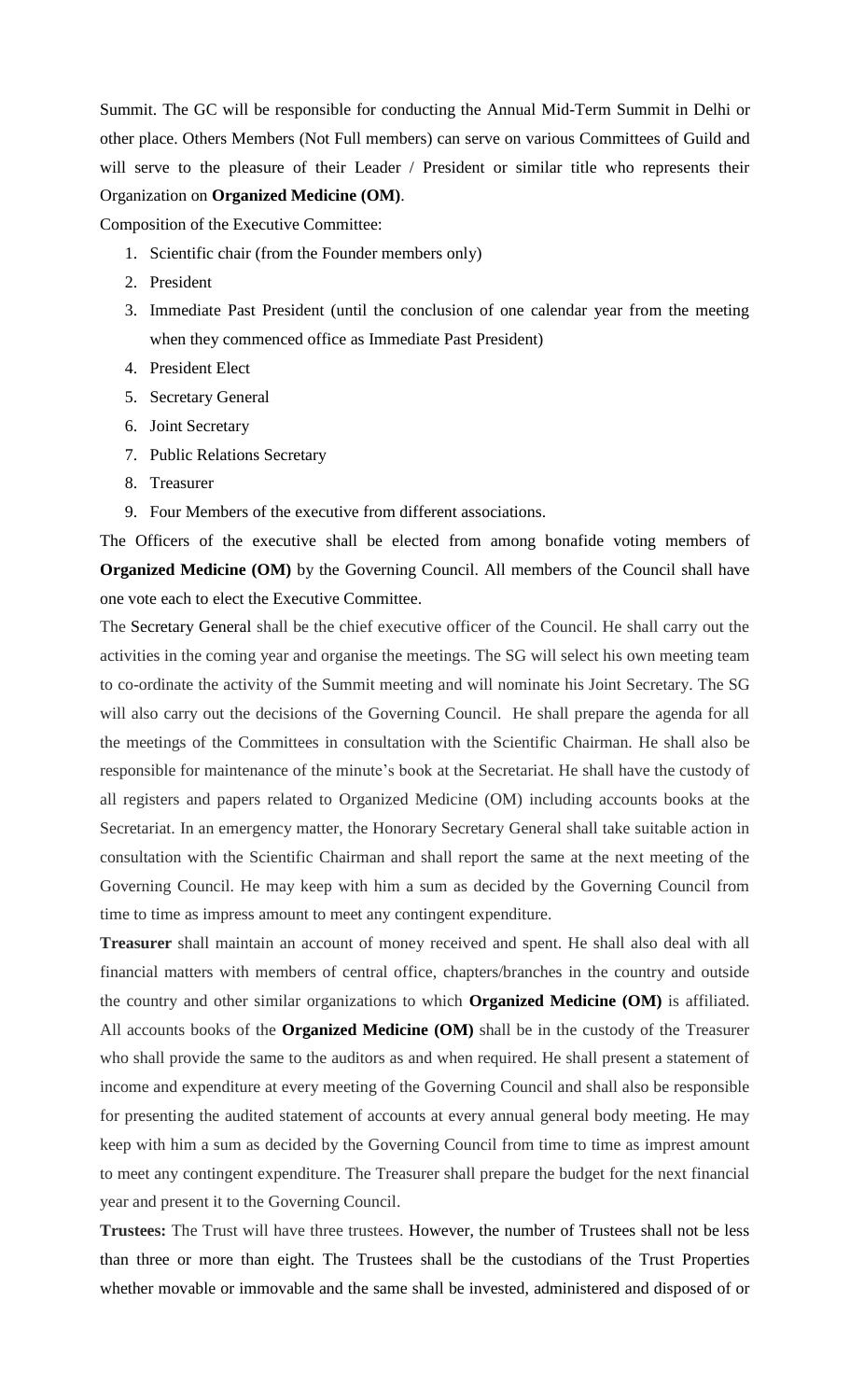transferred by them in such manner as may be decided by the GC from time to time in accordance with the bylaws.

**17. Committees/Associations:** The Governing Council may appoint a committee or committees (under the name of special committees or sub-committees or under such other name or names as may be determined at the time of appointment) for special purposes, consisting of such one or more persons (whether members of the Council or not) as they may think fit and may delegate to such committees, such powers and authorities as may be thought fit. Any committee so appointed shall, in exercise of the powers so delegated, conform to any regulations that may from time to time be imposed upon such committee shall be governed by the provisions herein contained for regulating the meetings and proceedings of the Governing Council so far as the same are applicable thereto, and are not superseded by any regulations made by the Governing Council. Each committee shall fix its own quorum. Additional members may be co-opted as the sub-committee may from time to time decide. The direct individual members will be eligible to be elected to the committees in addition to the full members

**18. Constituted Attorney:** The Governing Council/ Chairman of the Council may appoint any person or Corporation to be the constituted attorney of the Council for any purposes or purpose.

# **19. Certification**

19.1 Each Full individual association shall notify the name and address of its individual association's representative, certify the credentials of the appointee, and inform of any subsequent changes.

19.2 During the tenure of office, the Member of Council must be a full member of the Member Organization.

3. Non-Voting Members of Council

## **20. Observers/ Special Invitee:**

Executive shall admit as observers to its meetings:

1. Past Presidents of the **Organized Medicine (OM)**.

2. Chairs of Committees and conveners of societies under the **Organized Medicine (OM)**.

3. The Editor of any journal, newsletter or other regular publication produced under the auspices

## of **Organized Medicine (OM)**.

4. Academic Members or their certified representatives, and Direct Individual Members.

5. The President, with the concurrence of Organized Medicine (OM), may invite other observers for part or whole of the meeting.

6. Privileges

All observers to **Organized Medicine (OM)** shall have, at the discretion of the Chair, the privileges of the floor, but shall not have the right to vote.

# **21. Voting**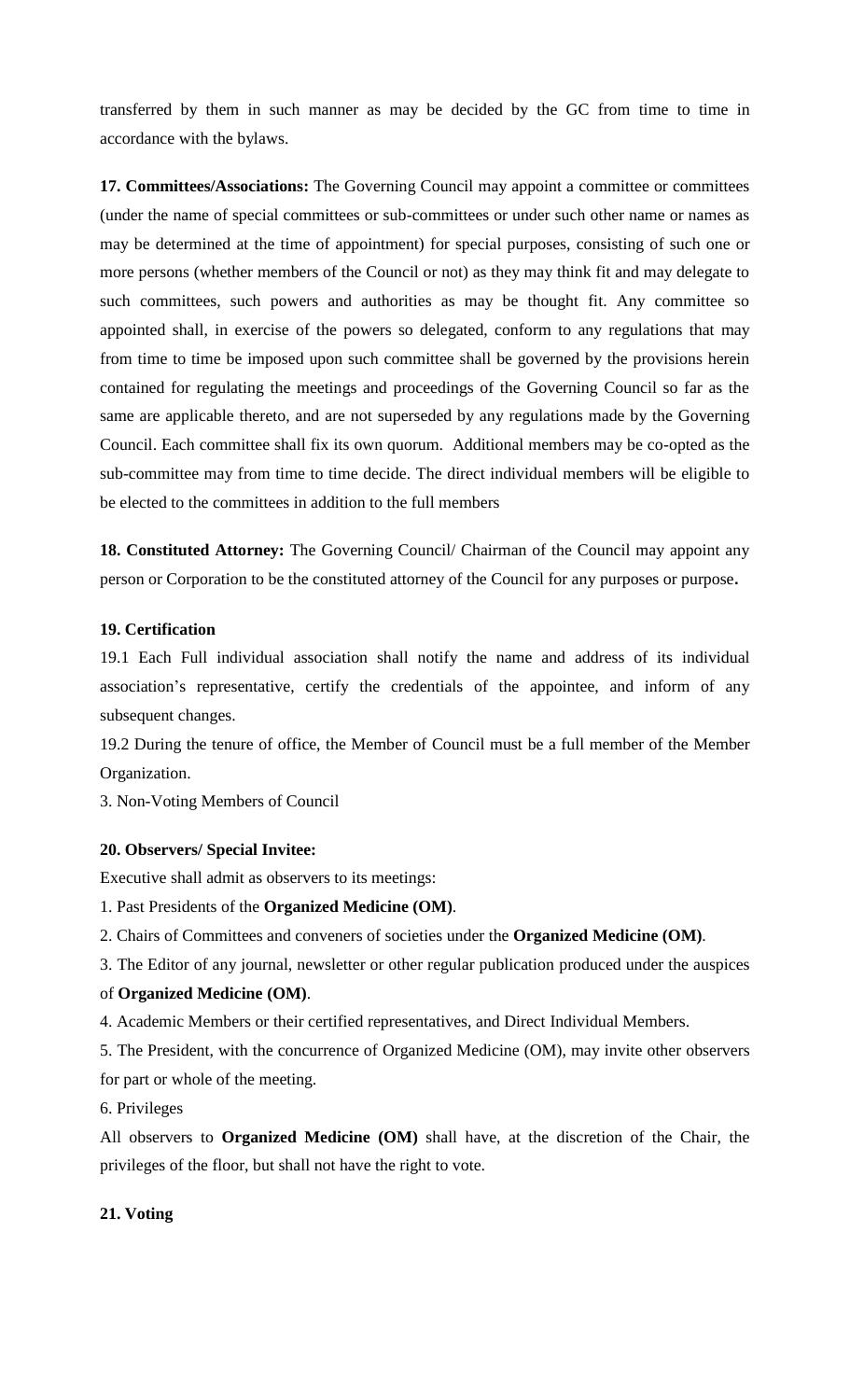1. Except where a two-thirds (2/3) majority is required by these Bylaws, all matters shall be decided by a majority vote of voting members present in person, and those for whom a proxy has been granted.

2. The Chair is a voting member of and in the case of a tied vote, also has a casting vote.

## **22. Proxies**

A Member association in good standing which is unable to send a Member to a meeting may authorize, in writing, another Member association, through its appointed Member of **Organized Medicine (OM)**, to represent it. No Member may exercise proxy for more than one Member association.

## **23. Terms of Office**

- 1. The President, the Immediate Past President and the President Elect shall serve in that particular office for a period of one year.
- 2. The Scientific Chair, Secretary General, Public Relations Secretary, Treasurer shall serve in that particular office for a period of 3 years year.

No member of the Executive, except Secretary General, shall serve for more than two terms of office without a break of one term.

# **24. REIMBURSEMENTS:**

Officers and other persons on official business of the executive committee may be reimbursed for expenses incurred in the execution of their duties, in accordance with the policies determined by the Governing Council.

## **25. PUBLICATIONS AND MEDIA:**

## **Regular Newsletter, Periodical or Journal**

The Governing Council may from time to time approve the publication of a regular newsletter, periodical and/or journal and make such arrangements as it sees appropriate for the preparation, publication and circulation of such newsletter, periodical and/or journal, Books, Manuscripts, Publications, Audio Visual Material, Electronic Material and Other Information Media.

No books, manuscripts, publications, audio visual material, electronic material or other information media of any nature may be published and/or distributed in the name of The Organization in any manner whatever without the approval of the Governing Council.

Any royalties which result from the sale, publication or distribution of any such book, manuscript, publication, audio visual material, electronic material or other information media shall be payable to **Organized Medicine (OM)**, which may disburse such funds in any way it so decides it its Executive Committee or Governing Council.

# **26. Logos:**

The **Organized Medicine (OM)** shall develop and approve of an official Logo of The Organization.

2 The Logo in use at the time of the adoption of these Bylaws shall be the official Logo until such time it is altered by the Governing Council.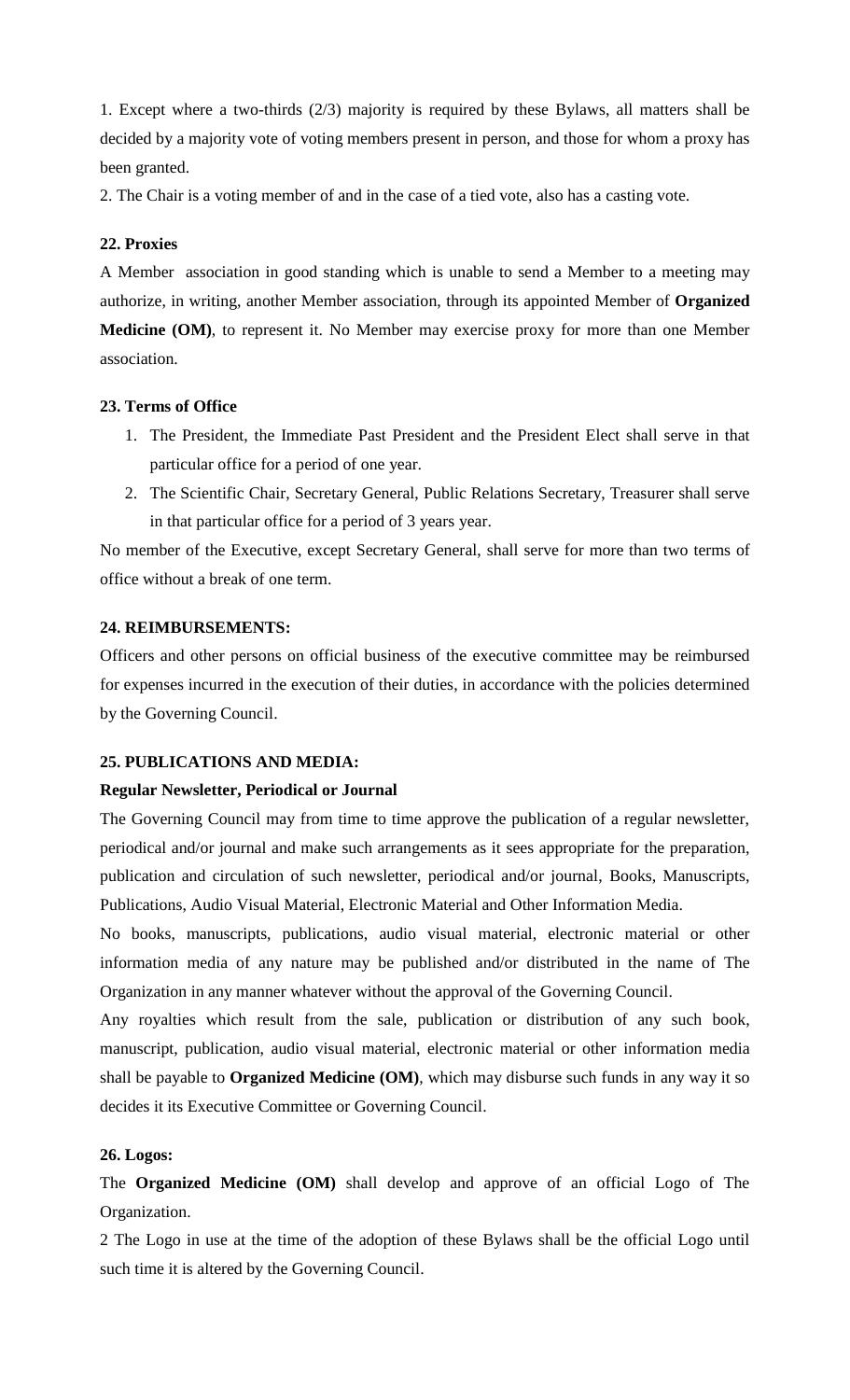3 The logo may only be used in the form or forms approved by the Governing Council.

4 The Logo is to be used on all material of all forms prepared by, or in the name of, or on behalf of Organized Medicine (OM) .

# **27. Contracts:**

The Executive Committee may authorize any officer or officers, agent or agents of **Organized Medicine (OM)** to enter into any contract or execute and deliver any instrument in the name of, and on behalf of **Organized Medicine (OM)**, and such authority may be general or confined to specific instances.

# **28. ARTICLE FINANCIAL RECORDS AND REPORTS**

The fiscal year of **Organized Medicine (OM)** shall end on the thirty first (31st) day of March of each year. A balance sheet and financial statement for the past year ending 31 March, shall be prepared, audited and certified by a public accountant and approved by the Governing Council. The statements shall be provided to Member Organizations and Members of **Organized Medicine (OM)**. However, this date may be changed in accordance with the general requirements of Government of India from time to time.

# **29. COMMON SEAL**

The **Organized Medicine (OM)** shall have a registered Common Seal and will be kept at the Secretariat. The Trustees of the Seal shall be the Chairman, Secretary General and Treasurer. The Seal shall be affixed to all documents and papers as is required by Custom or Law.

## **30. AMENDMENTS TO THE BYLAWS OF THE ORGANIZATION**

The Bylaws of Organized Medicine (OM) may be amended by an affirmative vote of at least two-thirds (2/3) of the members of the Governing Council present and voting at any meeting of provided that:

1 Notice of the proposed amendment or amendments are given to the to the Chairman, at least six (6) months prior to the next meeting.

2 The proposed amendment or amendments are initiated by one or more Member Organizations, Governing council or by the Executive Committee.

3 Notice shall be given to the Member Organizations, by mail or official publication, of the proposed amendment or amendments at least three (3) months prior to the date fixed for the next meeting of the Governing council.

4 The notice of the proposed amendment or amendments is accompanied by explanatory notes regarding the significance of the proposed amendment or amendments, prepared both by the proposer and by the Executive Committee.

Such amendment or amendments shall be operative from the conclusion of that Meeting.

**31. Provision for OM to amalgamate with any trust:** The Governing Council shall be at liberty to allow and permit any other Trust or Institution to be amalgamated with the Trust or any portion thereof with any other Trust or Institution having allied or kindred objects upon such terms as they may in their absolute discretion deem fit and proper".